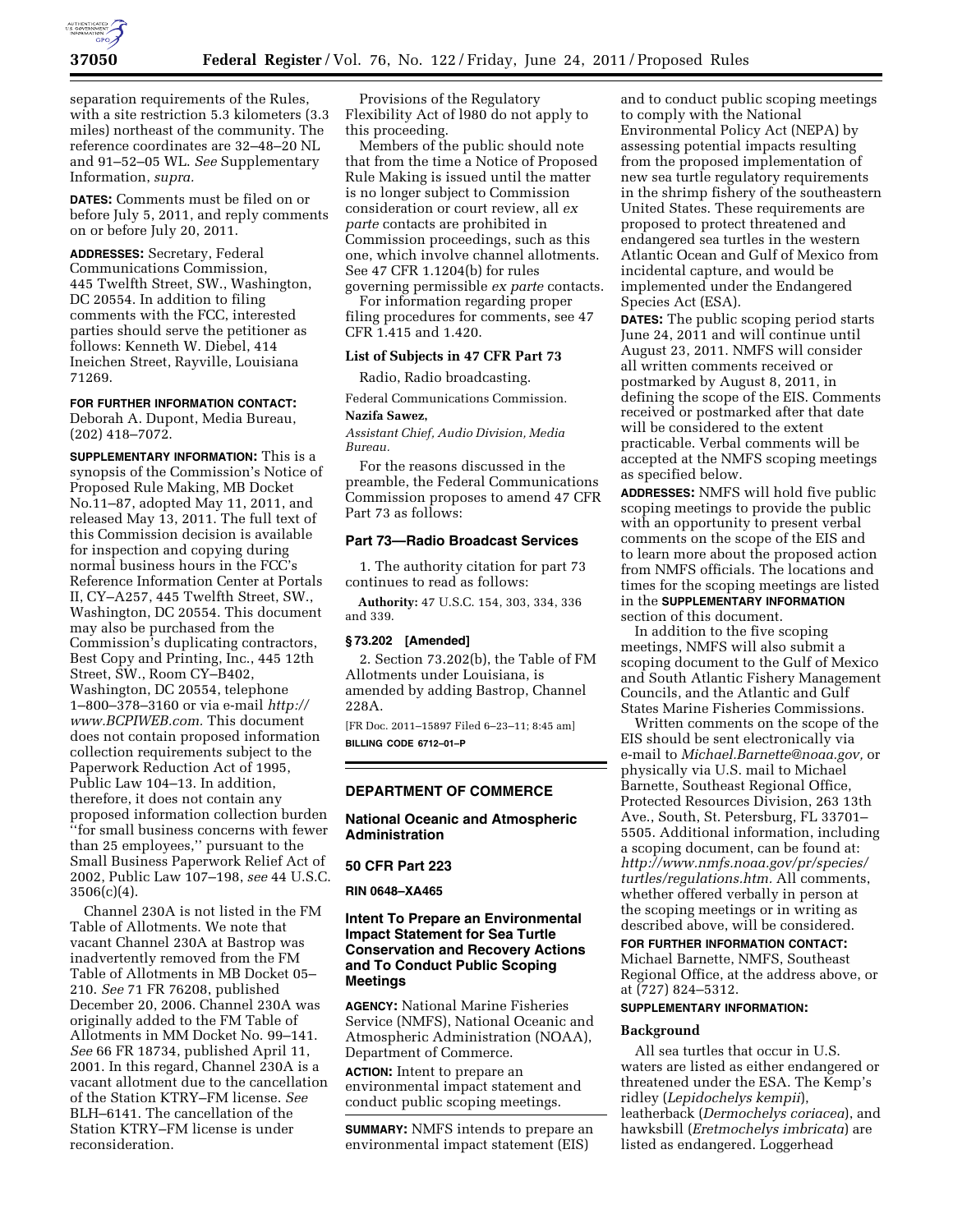(*Caretta caretta*) and green (*Chelonia mydas*) turtles are listed as threatened, except for breeding populations of green turtles in Florida and on the Pacific coast of Mexico, which are listed as endangered.

Sea turtles are incidentally taken, and some are killed, as a result of numerous activities, including fishery-related trawling activities in the Gulf of Mexico and along the Atlantic seaboard. Under the ESA and its implementing regulations, the taking of sea turtles is prohibited, with exceptions identified in 50 CFR 223.206(d), or according to the terms and conditions of a biological opinion issued under section 7 of the ESA, or according to an incidental take permit issued under section 10 of the ESA. The incidental taking of turtles during shrimp trawling is exempted from the taking prohibition of section 9 of the ESA if the conservation measures specified in the sea turtle conservation regulations (50 CFR 223.205) are followed. The regulations require most vessels defined as ''shrimp trawlers'' (50 CFR 222.102) operating in the southeastern United States (Atlantic or Gulf area, see 50 CFR 223.206) to have a NMFS-approved turtle excluder device (TED) installed in each net that is rigged for fishing to allow sea turtles to escape. TEDs incorporate an escape opening, usually covered by a webbing flap, which allows sea turtles to escape from trawl nets. TEDs currently approved by NMFS include single-grid hard TEDs and hooped hard TEDs conforming to a generic description, and one type of soft TED—the Parker soft TED (see 50 CFR 223.207). Most approved hard TEDs are described in the regulations (50 CFR 223.207(a)) according to generic criteria based upon certain parameters of TED design, configuration, and installation, including height and width dimensions of the TED opening through which the turtles escape. The regulations also describe additional hard TEDs' specific requirements. Skimmer trawls, pusherhead trawls, and wing nets (butterfly trawls), however, may employ alternative tow time restrictions in lieu of TEDs, pursuant to 50 CFR  $223.206(d)(2)(ii)(A)$ . The alternative tow time restrictions limit tow times to 55 minutes from April 1 through October 31, and 75 minutes from November 1 through March 31.

To be approved by NMFS, a TED design must be shown to be 97 percent effective in excluding sea turtles during testing based upon NMFS-approved scientific testing protocols (50 CFR 223.207(e)(1)). NMFS-approved testing protocols established to date include the ''small turtle test'' (55 FR 41092,

October 9, 1990) and the ''wild turtle test'' (52 FR 24244, June 29, 1987). Additionally, NMFS has established a leatherback model testing protocol to evaluate a candidate TED's ability to exclude adult leatherback sea turtles (66 FR 24287, May 14, 2001). Because testing with live leatherbacks is impossible, NMFS obtained the carapace measurements of 15 nesting female leatherback turtles and used these data to construct an aluminum pipe-frame model of a leatherback turtle measuring 40 inches (101.6 cm) in width, 60 inches (152.4 cm) in length, and 21 inches (53.3 cm) in height. If the leatherback model and a diver with full scuba gear are able to pass through the escape opening of a candidate TED, that escape opening is judged to be capable of excluding adult leatherback sea turtles, as well as other large adult sea turtles.

### **Purpose of This Action**

The National Environmental Policy Act (NEPA) requires Federal agencies to conduct an environmental analysis of their proposed actions to determine if the actions may significantly affect the quality of the human environment. NMFS is considering a variety of regulatory measures to reduce the bycatch of threatened and endangered sea turtles in the shrimp fishery of the southeastern United States in light of new concerns regarding the effectiveness of existing TED regulations in protecting sea turtles. This EIS will provide background information and specifically evaluate the alternatives and impacts associated with any considered management alternative. This rulemaking would be implemented pursuant to the ESA. NMFS is seeking public input on the scope of the required NEPA analysis, including the range of reasonable alternatives, associated significant impacts of any alternatives, and suitable mitigation measures.

### **Scope of the Action**

The draft EIS is expected to identify and evaluate the relevant significant impacts and issues associated with implementing new sea turtle regulations for the shrimp fishery of the southeastern United States, in accordance with the Council on Environmental Quality's Regulations at 40 CFR parts 1500–1508 and NOAA's procedures for implementing NEPA found in NOAA Administrative Order (NAO) 216–6, dated May 20, 1999.

### **Alternatives**

NMFS will evaluate a range of reasonable alternatives in the draft EIS

to reduce sea turtle bycatch and mortality in the shrimp fishery of the southeastern United States. In addition to evaluating the status quo, NMFS will evaluate several other alternatives. These alternatives include but are not necessarily limited to: Requiring all skimmer trawls, pusher-head trawls, and wing nets (butterfly trawls) in both the Atlantic and Gulf areas to use TEDs; requiring all skimmer trawls, pusherhead trawls, and wing nets (butterfly trawls) in just the Gulf area to use TEDs; and time and area closures affecting all shrimp vessels. Potential new TED requirements would apply to vessels fishing in both state and Federal waters.

### **Public Comments**

NMFS provides this notice to advise the public and other agencies of NMFS's intentions and to obtain suggestions and information on the scope of the significant issues to include in the EIS. Comments and suggestions are invited from all interested parties to ensure that the full range of issues related to this proposed action and all substantive issues are identified. NMFS requests that comments be as specific as possible. In particular, the agency requests information regarding the potential direct, indirect, and cumulative impacts on the human environment from the proposed action. The human environment is defined as ''\* \* \* the natural and physical environment and the relationship of people with that environment'' (40 CFR 1508.14). In the context of the EIS, the human environment could include air quality, water quality, underwater noise levels, socioeconomic resources, fisheries, and environmental justice.

Comments concerning this environmental review process should be directed to NMFS (see **ADDRESSES**). All comments and material received, including names and addresses, will become part of the administrative record and may be released to the public.

### **Authority**

The environmental review of the proposed action will be conducted under the authority and in accordance with the requirements of the National Environmental Policy Act of 1969, as amended (42 U.S.C. 4321 *et seq.*), National Environmental Policy Act Regulations (40 CFR parts 1500–1508), NOAA Administrative Order 216–6, other appropriate Federal laws and regulations, and policies and procedures of NOAA and NMFS for compliance with those regulations.